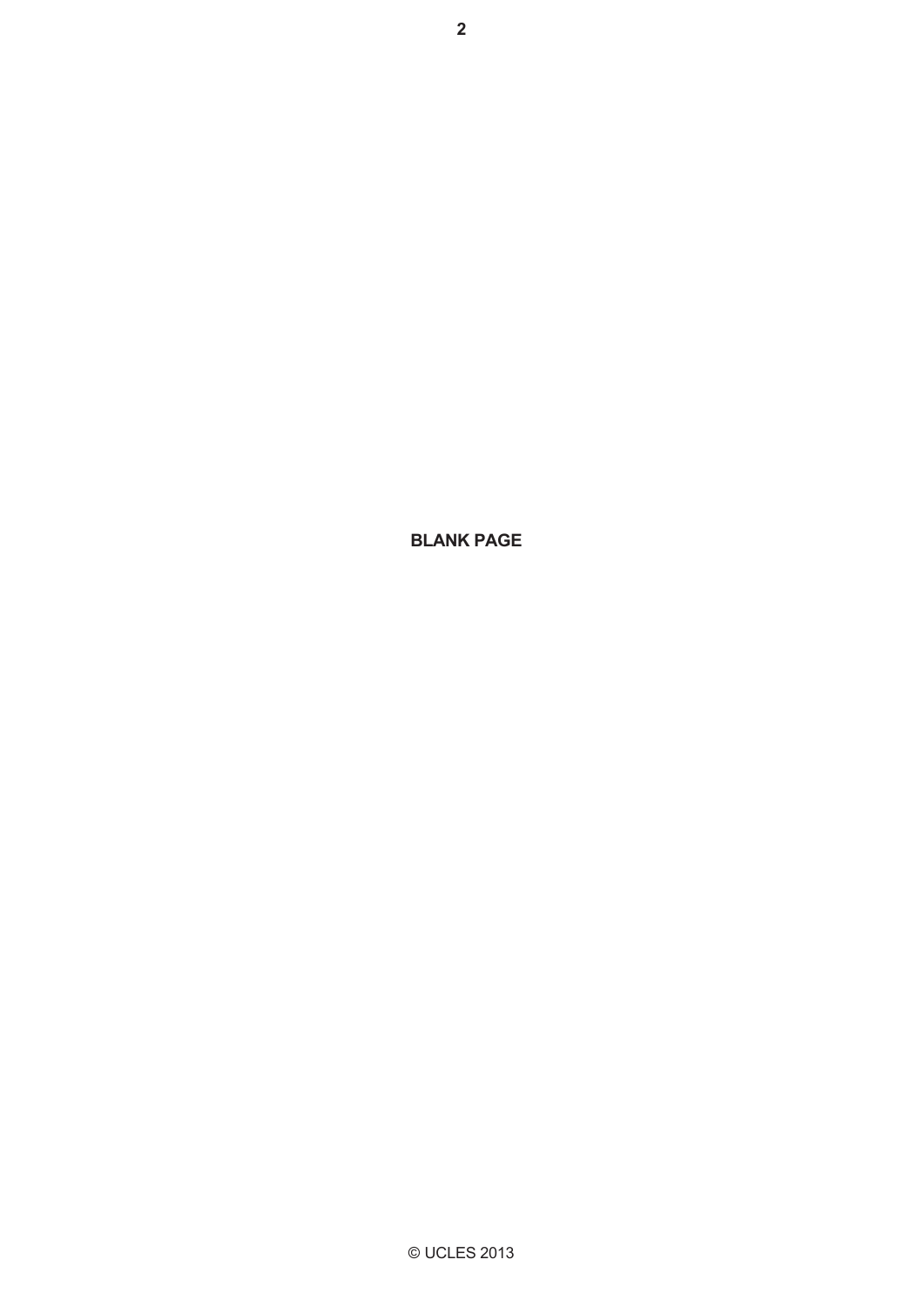- Which of the following applies to both the nervous system and the endocrine (hormonal) system? **1** 
	- 1. can be involved in homeostasis
	- 2. can involve chemicals
	- 3. can involve the brain
	- **A** None of them
	- **B** 1 only
	- **C** 2 only
	- $D \quad 3$  only
	- $E$  1 and 2 only
	- $F = 1$  and 3 only
	- **G** 2 and 3 only
	- $H = 1, 2$  and 3

**2** 

\*

The following chemicals are mixed together. In which of the mixtures will a displacement reaction occur?

- 1.  $Pb(NO_3)(aq) + Al(s)$
- 2.  $2KCl(aq) + 2F^{-}(aq)$
- 3.  $A_2(SO_4)_3(aq) + 3Fe(s)$
- 4.  $CuSO<sub>4</sub>(aq) + Zn(s)$
- **A** 1 only
- $B$  2 and 3 only
- $C \quad 3$  and 4 only
- **D** 1 and 4 only
- $E = 1, 2$  and 4 only
- $F = 2$ , 3 and 4 only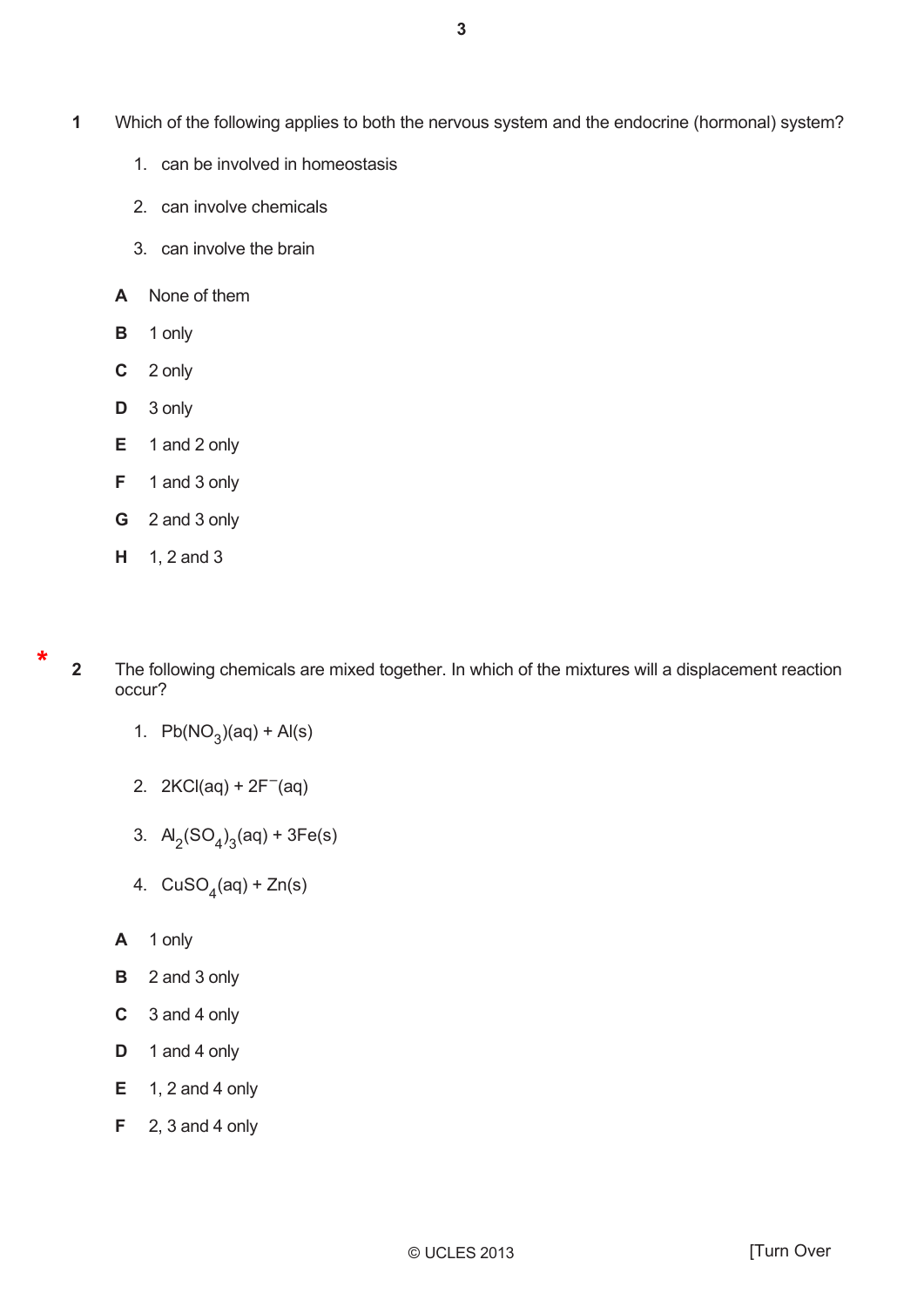**4**

Microwave, X-ray and infra-red radiation can all damage living tissues. **3** 

Which of the following statements correctly explain why this damage occurs?

- 1. Microwaves cause damage because they are absorbed by water molecules.
- 2. X-rays cause damage because of their ionising ability.
- 3. Infra-red waves cause damage because of their ability to penetrate matter.
- $A$  1 only
- $B$  2 only
- $C<sup>3</sup>$  only
- $D \quad 1$  and 2 only
- $E$  1 and 3 only
- $F = 2$  and 3 only
- **G**  $1, 2$  and 3

**4**  Given that x = 4.6  $\times$  10<sup>7</sup> and y = 2  $\times$  10<sup>6</sup>, what is the value of  $\frac{x+7y}{x-2y}$ ?

- **A**  $\frac{10}{7}$
- **B**  $1\frac{2}{3}$
- **C**
- **D**
- **E** 10
- $31$ **F**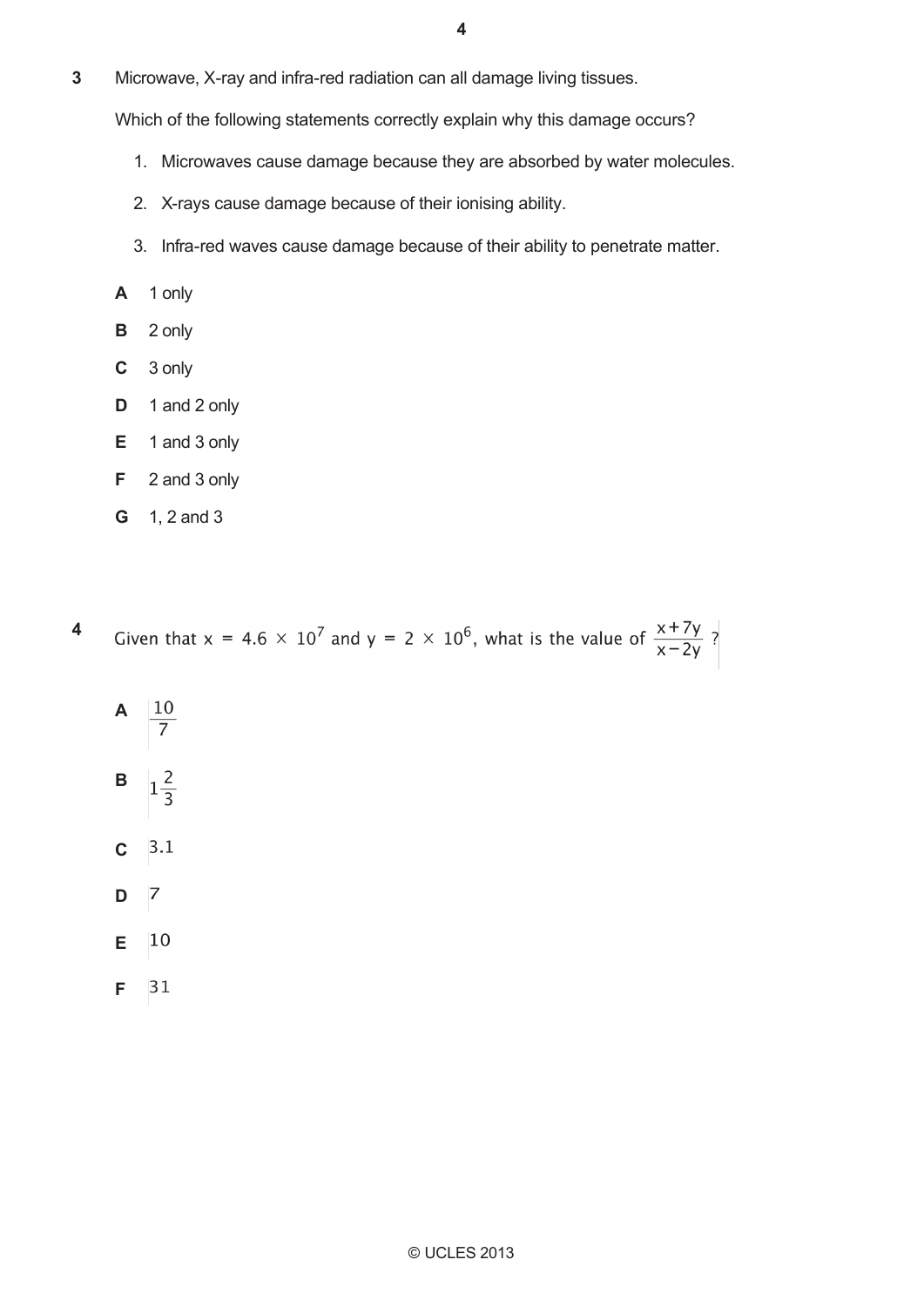- The action of which enzyme(s) could decrease the pH of a mixture of carbohydrate, protein and lipid? **5** 
	- 1. Carbohydrase
	- 2. Protease
	- 3. Lipase
	- $A$  1 only
	- $B$  2 only
	- **C** 3 only
	- $D \t1$  or 2 only
	- $E$  1 or 3 only
	- $F = 2$  or 3 only
	- $G = 1, 2 \text{ or } 3$
- The following reaction is at equilibrium: **6**

 $2R(g) + 3S(g) \rightleftharpoons 2T(g)$   $\Delta H$  is negative

which conditions (A-E) would produce most of the product T?

|   | Temperature | <b>Pressure</b> | R      |        | <b>Catalyst</b> |
|---|-------------|-----------------|--------|--------|-----------------|
| Α | high        | low             | add    | remove | present         |
| B | low         | high            | add    | add    | absent          |
| C | low         | low             | add    | add    | absent          |
|   | high        | high            | remove | add    | present         |
|   | low         | high            | remove | remove | absent          |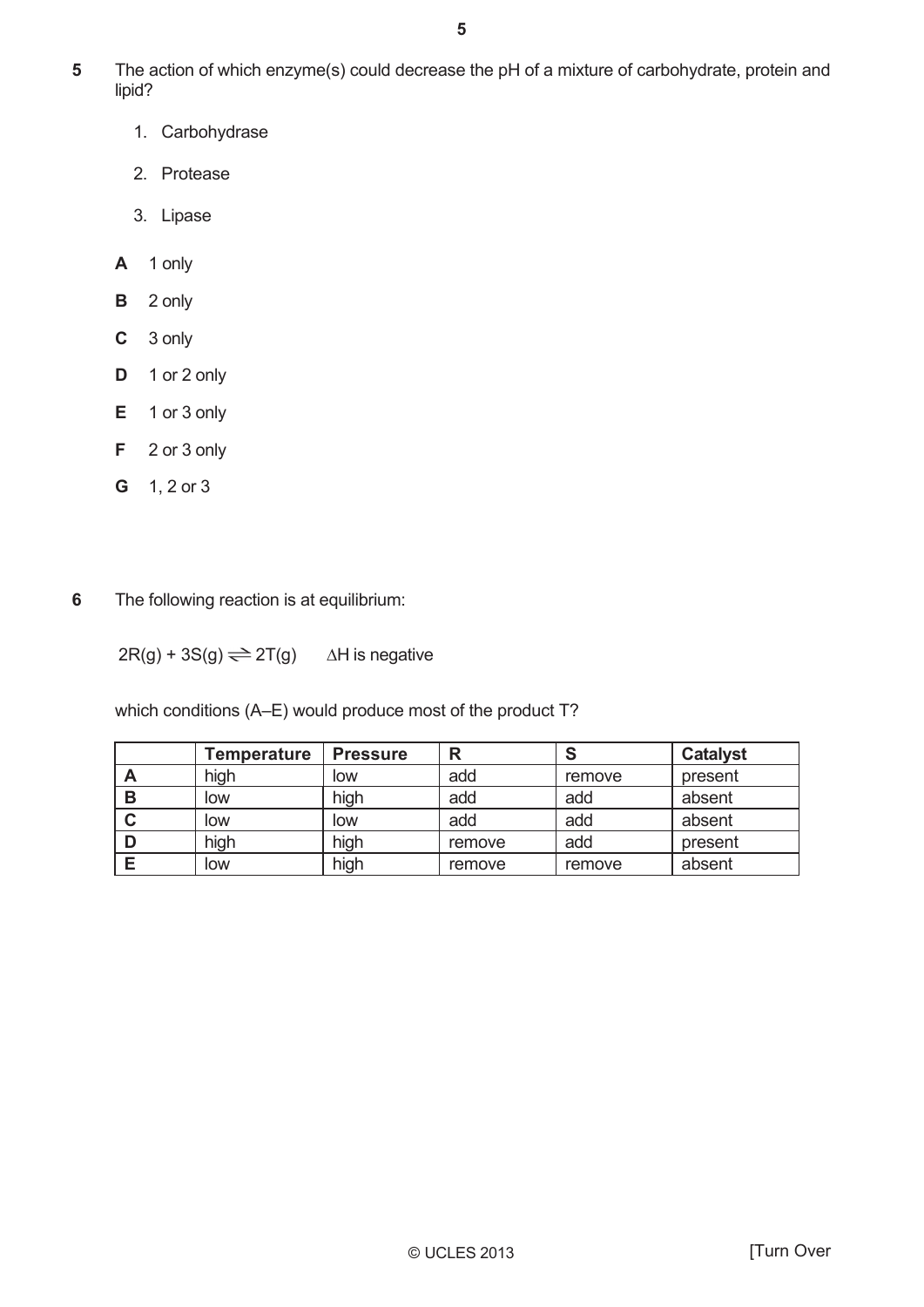The diagram shows three appropriate meters, P, Q and R, connected in the conventional way in a circuit. The switch is initially open. **7** 



The switch is now closed. What happens to the readings on each meter?

- **A** P decreases, Q decreases, R decreases
- **B** P decreases, Q decreases, R increases
- **C** P decreases, Q increases, R decreases
- **D** P decreases, Q increases, R increases
- **E** P increases, Q decreases, R decreases
- **F** P increases, Q increases, R increases
- **G** P increases, Q decreases, R increases
- **H** P increases, Q increases, R decreases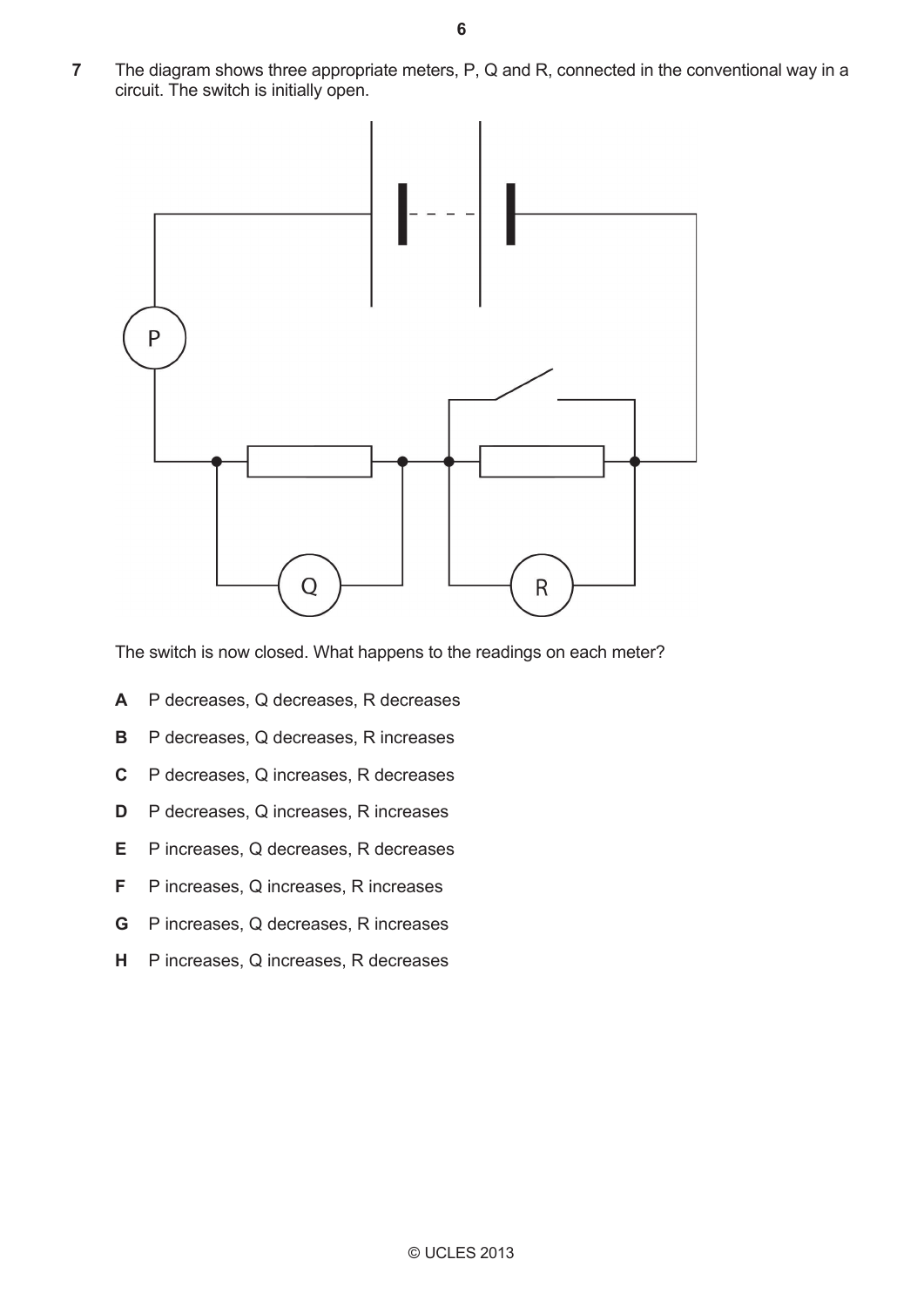|             | $4 - \frac{x^2(1-16x^2)}{(4x-1)2x^3}$ |
|-------------|---------------------------------------|
| Α           | $2 - \frac{1}{2x}$                    |
| B           | $2 + \frac{1}{2x}$                    |
| $\mathbf c$ | $4 - \frac{1}{2x}$                    |
| D           | $4 + \frac{1}{2x}$                    |
| Ε           | $6 - \frac{1}{2x}$                    |
| F           | $6 + \frac{1}{2x}$                    |

In a reflex action in which a person touches a hot plate and pulls their arm away, neurons of different lengths are involved. Which answer identifies the relative lengths of the neurons? **9**

|   | Length of neuron |               |                 |  |  |
|---|------------------|---------------|-----------------|--|--|
|   | Longest          | <b>Medium</b> | <b>Shortest</b> |  |  |
|   | sensory          | relay         | motor           |  |  |
| В | motor            | sensory       | relay           |  |  |
| C | relay            | motor         | sensory         |  |  |
|   | motor            | relay         | sensory         |  |  |
|   | relay            | sensory       | motor           |  |  |
|   | sensory          | motor         | relay           |  |  |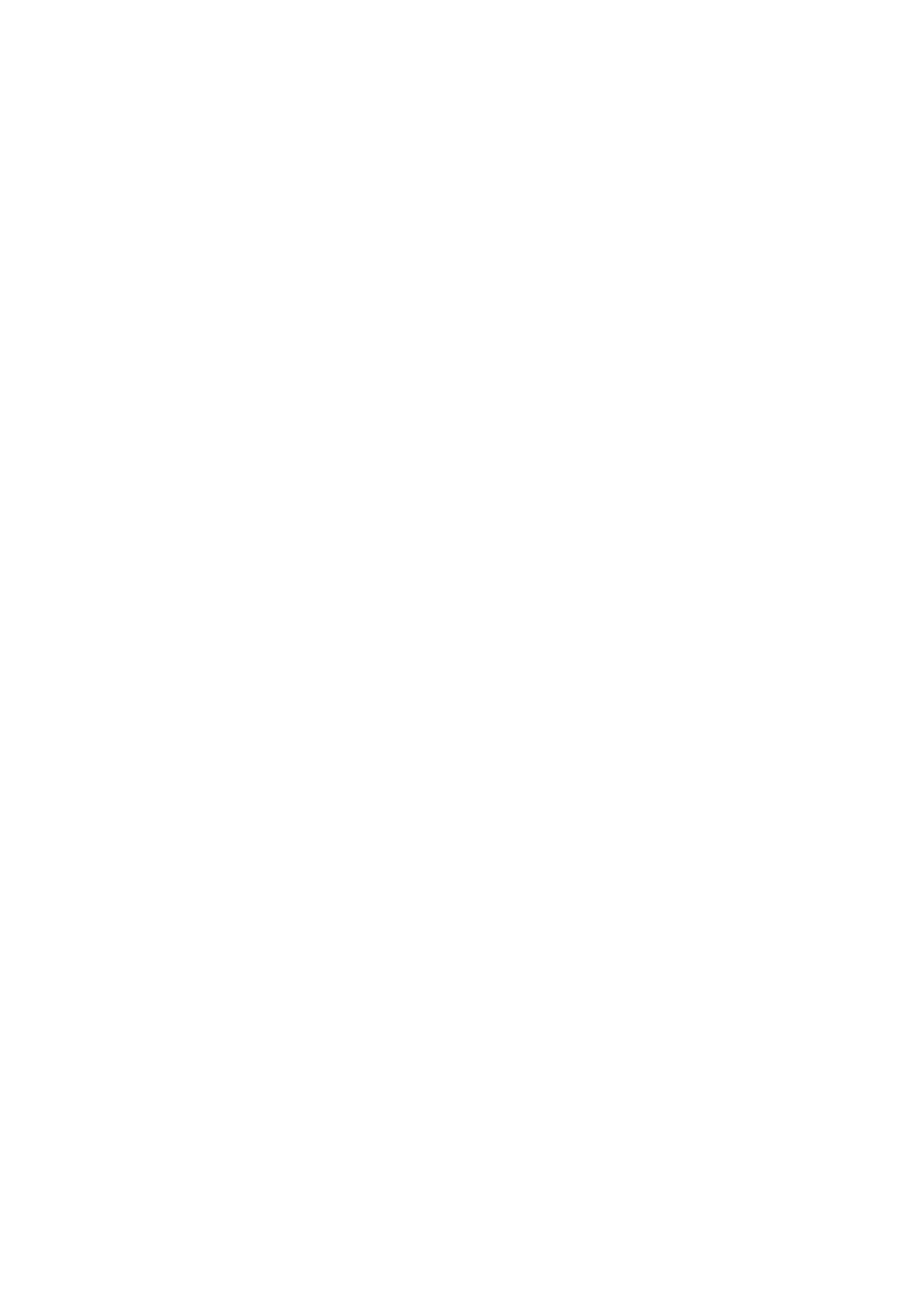- 16 Three variables  $x$ ,  $y$  and  $z$  are known to be related to each other in the following ways:
	- $x$  is directly proportional to the square of  $z$
	- $\bullet$  y is inversely proportional to the cube of z.

Which of the following correctly describes the relationship between x and y?

- A The square of  $x$  is directly proportional to the cube of  $y$ .
- The square of  $x$  is inversely proportional to the cube of  $y$ . B
- $\mathbf C$ The cube of x is directly proportional to the square of  $y$ .
- D The cube of  $x$  is inversely proportional to the square of  $y$ .
- Е x is directly proportional to  $y^6$ .

 $17$ Since Dolly the sheep, many other mammals have also been cloned by somatic cell nuclear transfer. The genetic material from a body cell is inserted into an egg cell that has had its own nucleus removed. The success rate ranges from 0.1% to 3%, which is why so few cloned animals have been produced.

Which of the following are possible correct reasons why cloning may fail?

- 1. An egg with a newly transferred nucleus may not begin to divide or develop properly.
- 2. The sperm cell may not fertilise the egg cell.
- 3. Implantation of the embryo into the surrogate mother might fail.
- 4. Implanted stem cells may not differentiate properly.
- 5. The enucleated egg and the transferred nucleus may not be compatible.
- $A = 1, 3$  and 5 only
- B 1, 4 and 5 only
- $C = 2$ , 3 and 4 only
- $D = 2$ , 4 and 5 only
- $E = 3$ , 4 and 5 only
- $F = 1$ , 3 and 4 only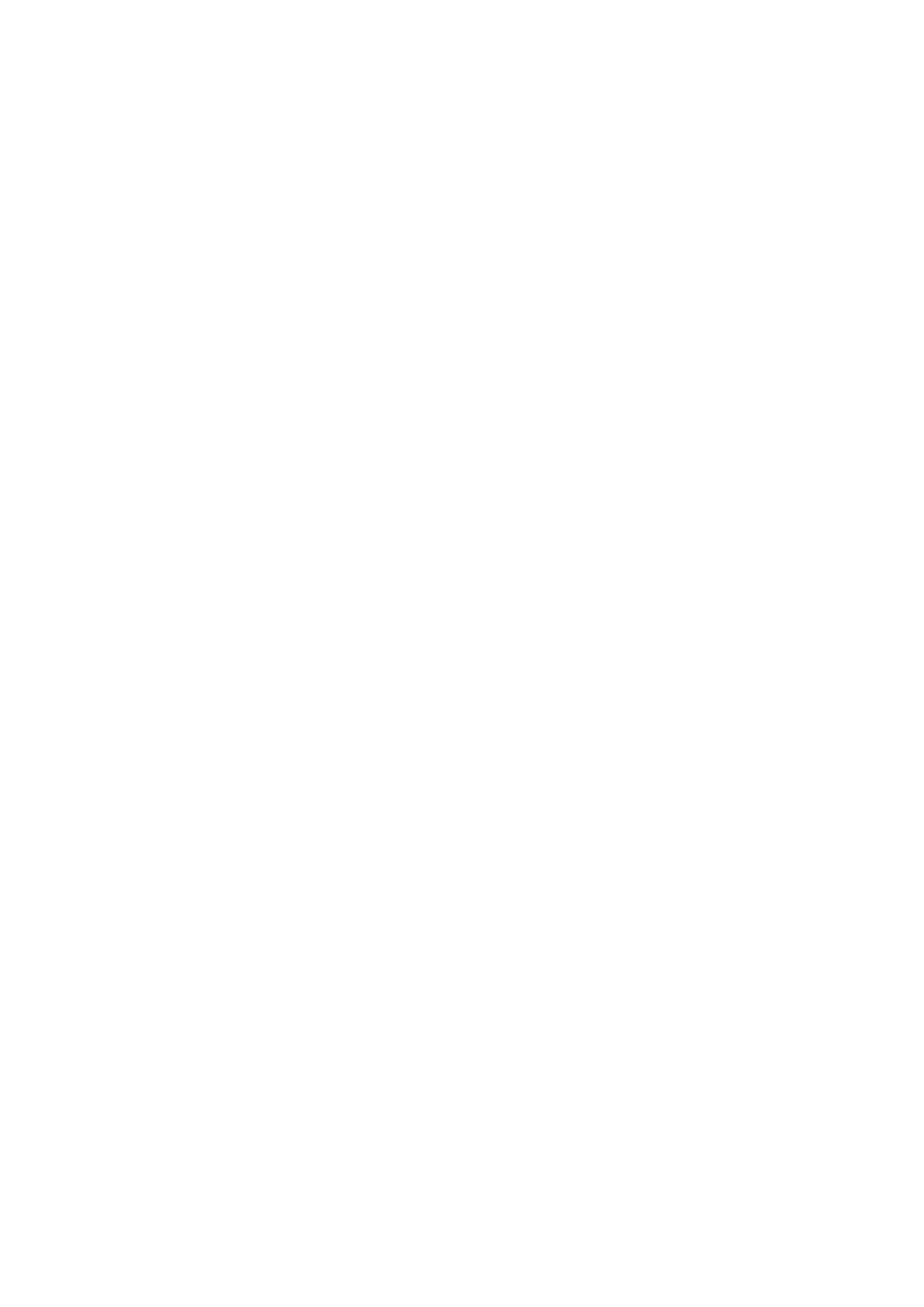A solid shape is made by joining three cubes together with the largest cube on the bottom and the smallest on the top. Where the faces of two cubes join, the corners of the smaller cube are at the 20 midpoints of the sides of the larger cube.



The sides of the smallest cube have a length of 1 cm. What is the total surface area of the shape?

- $30 \text{ cm}^2$  $\mathbf{A}$
- $\mathbf B$  $32 \text{ cm}^2$
- $\mathbf C$  $33 \text{ cm}^2$
- D  $36 \text{ cm}^2$
- $39 \text{ cm}^2$ E
- F 42  $cm<sup>2</sup>$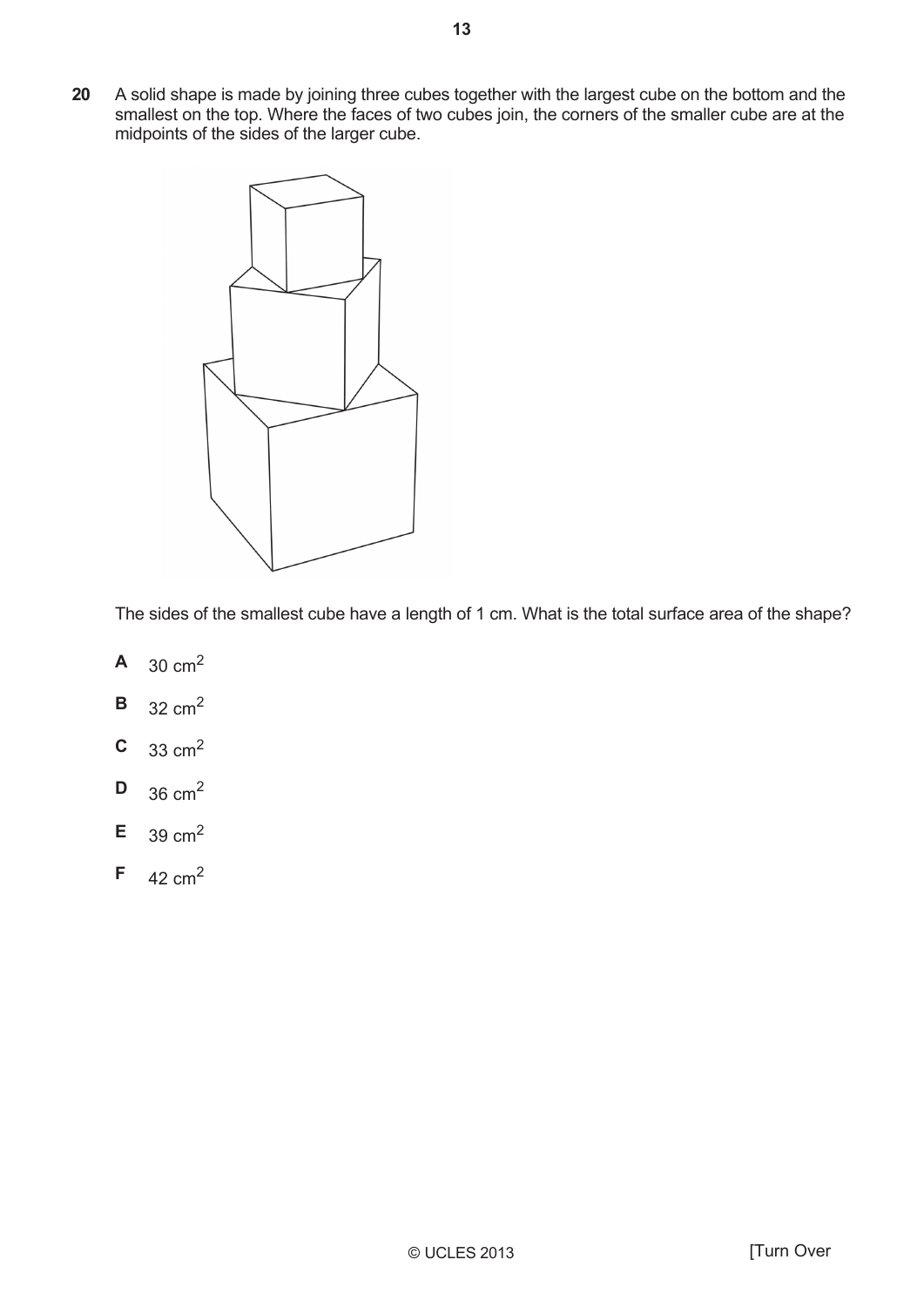- $21$ Which of the following could be found in an adult liver cell?
	- 1. gene for amylase
	- 2. sex chromosomes
	- 3. starch
	- A None of them
	- $\mathbf{B}$ 1 only
	- $\mathbf{C}$ 2 only
	- D 3 only
	- $E$  1 and 2 only
	- F. 1 and 3 only
	- G 2 and 3 only
	- $H = 1, 2$  and 3
	- By using standard techniques to balance chemical equations and ensuring that the net charge is equal on both sides, find the correct value for 'e' in the balanced equation below: 22

**a** C<sub>2</sub>H<sub>4</sub>O(aq) + Cr<sub>2</sub>O<sub>7</sub><sup>2</sup> aq) + **b** H<sup>+</sup>(aq) → **c** C<sub>2</sub>H<sub>4</sub>O<sub>2</sub>(aq) + **d** Cr<sup>3+</sup>(aq) + **e** H<sub>2</sub>O(l)

- $\overline{1}$  $\mathsf{A}$
- $\mathbf{B}$  $\overline{2}$
- $\mathbf{C}$  $\overline{4}$
- D 6
- E 8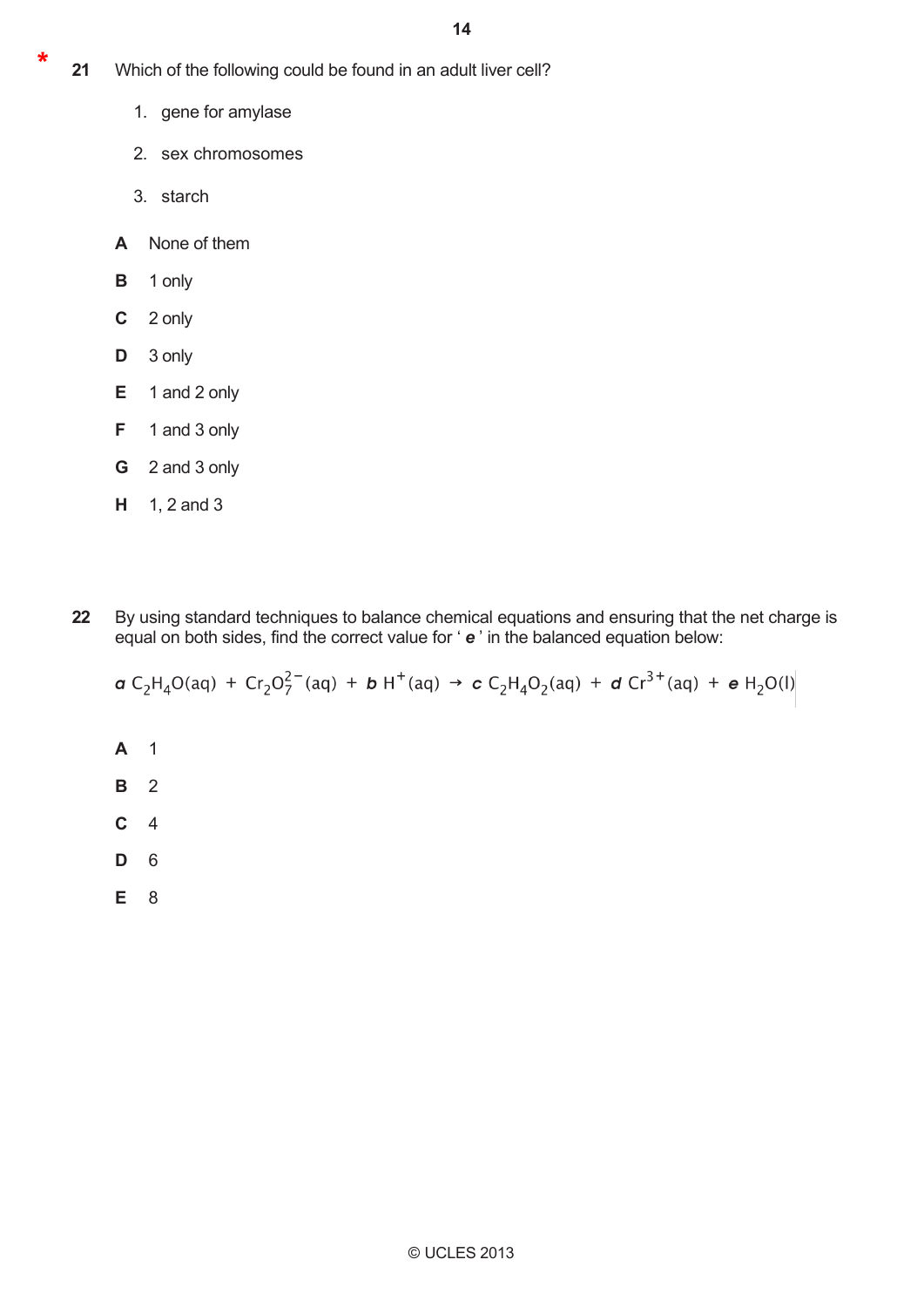23 Consider this graph.



Which one of the following could the graph not represent if all quantities are in S.I. units?

- A The variation of the acceleration ( $y$ -axis) of a body of mass 5.0 kg with the resultant force acting on the body  $(x-axis)$ .
- B The variation of the current (y-axis) through a 5.0  $\Omega$  resistor with the applied voltage (x-axis).
- $\mathbf C$ The variation of the kinetic energy ( $y$ -axis) of a body of mass 0.4 kg with the square of its speed (x-axis).
- The variation of the wavelength ( $y$ -axis) of waves with a speed of 0.2 m/s with their frequency D  $(x-axis)$ .
- Е. The variation of the work done ( $y$ -axis) by a force of 0.2 N with the distance it moves through  $(x-axis)$ .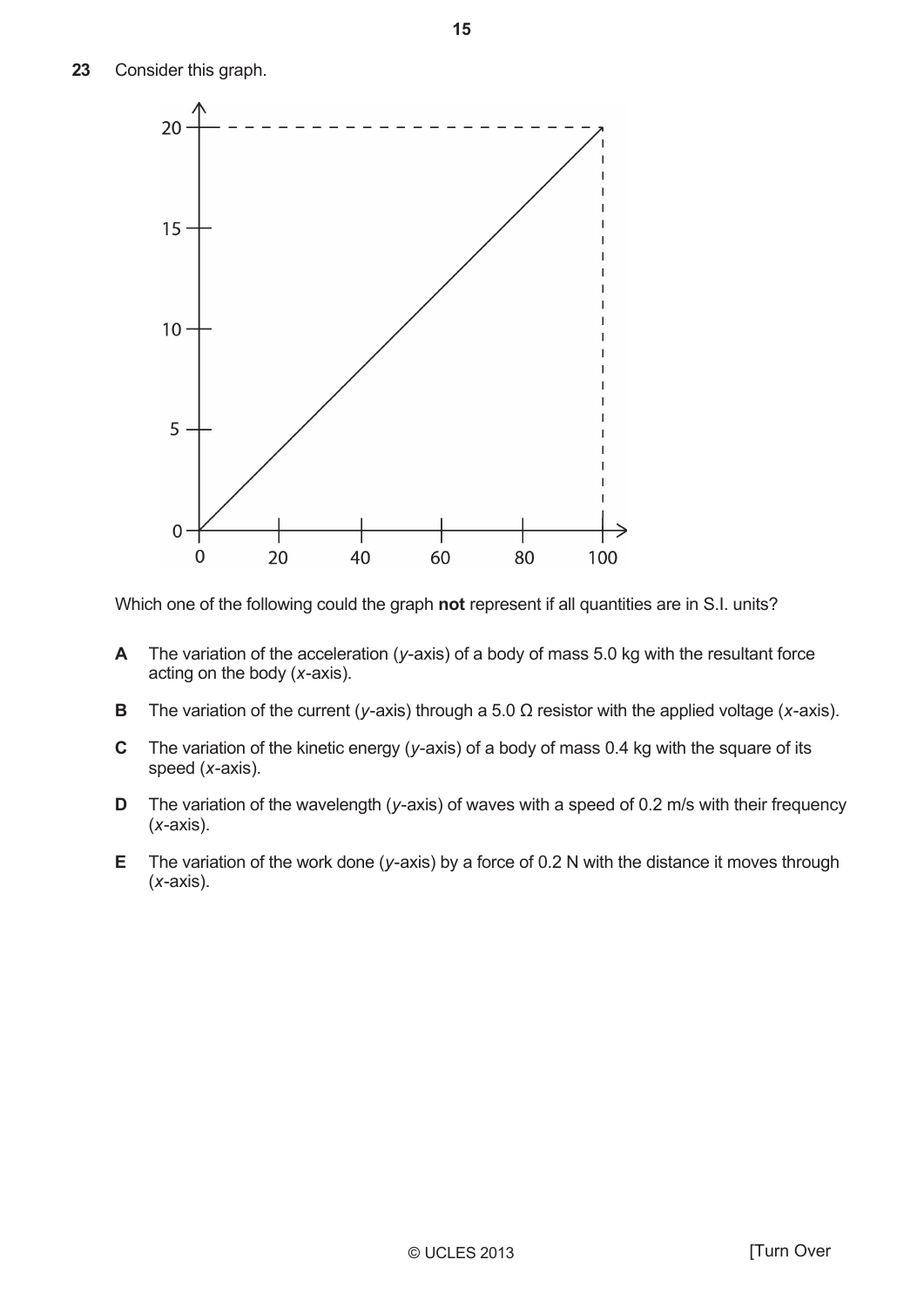A bag contains 8 blue and 2 red balls. Three balls are chosen at the same time at random from the bag. **24** 

What is the probability that exactly two of the balls are the same colour?



Manx cats with two recessive alleles have a tail. Heterozygous Manx cats lack a tail. Individuals with both dominant alleles die before birth. **25**

Which answer shows the percentage of Manx cats without tails in a population for the two crosses given in the table?

|   | Manx cat with a tail<br>crossed with a<br>Manx cat without a tail | Manx cat without a tail<br>crossed with a<br>Manx cat without a tail |
|---|-------------------------------------------------------------------|----------------------------------------------------------------------|
|   | 25                                                                |                                                                      |
| В | 50                                                                | 75                                                                   |
| C | 50                                                                | 67                                                                   |
|   | 50                                                                | 50                                                                   |
| F | 67                                                                | 25                                                                   |
| E | 67                                                                | 33                                                                   |
|   |                                                                   | 75                                                                   |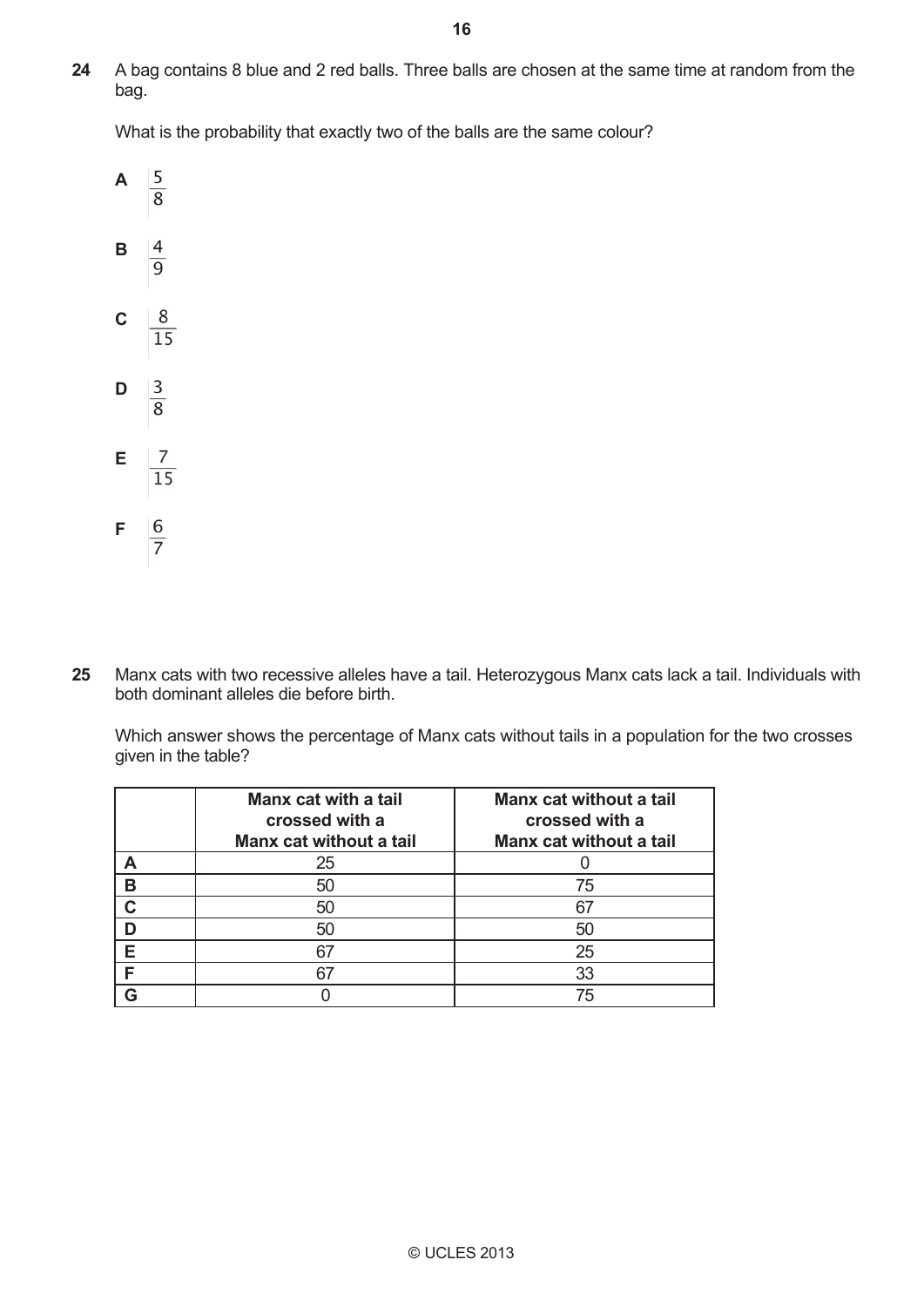26 The addition of NO as a catalyst to a mixture of  $SO_2$  and  $O_2$  speeds up the following reaction:

 $SO_2 + \frac{1}{2}O_2 \rightarrow SO_3$ 

The following reactions could be involved in the process.

- 1.  $N_2 + O_2 \rightarrow 2NO$
- 2.  $\frac{1}{2}N_2 + O_2 \rightarrow NO_2$
- 3. NO +  $\frac{1}{2}O_2 \rightarrow NO_2$
- 4.  $NO_2 \rightarrow NO + \frac{1}{2}O_2$
- 5.  $SO_2 + NO \rightarrow SO_3 + \frac{1}{2}N_2$
- 6.  $SO_2 + NO_2 \rightarrow SO_3 + NO$

Which one of the following shows the most likely course of the overall reaction?

- A 3, 1
- **B** 3.6
- $C = 5, 1$
- $D$  3, 2, 4
- $E = 5, 2, 4$
- 27 A resultant force of 20 N has accelerated a body of mass 4.0 kg from rest, until the present moment, at which time its kinetic energy is 1800 J.

If this force continues to act unchanged, how much extra kinetic energy will the body gain during the next 2 seconds?

- $200J$ A
- B 650 J
- $\mathbf C$ 1000 J
- D 1300 J
- E 1400 J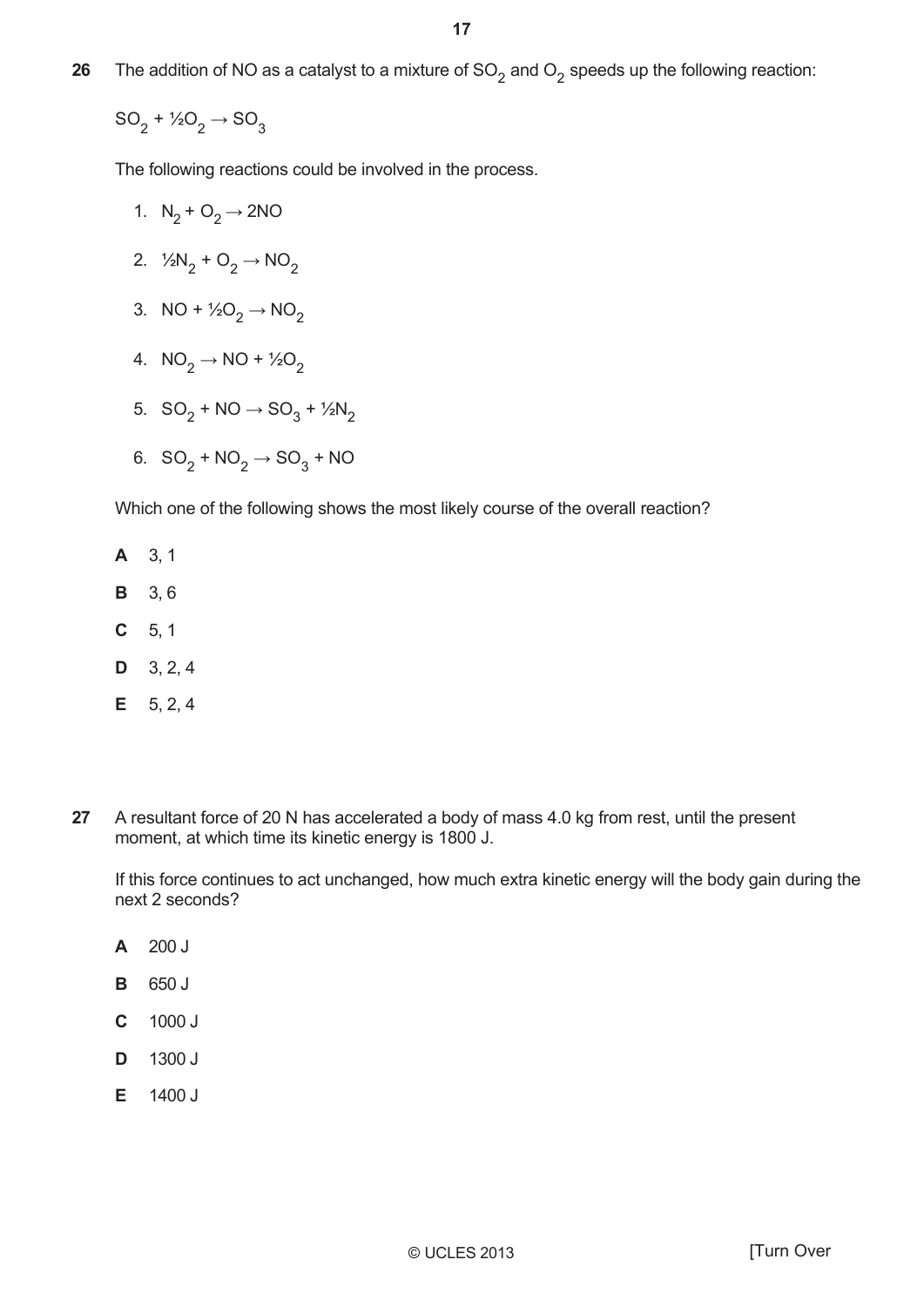© UCLES 2013